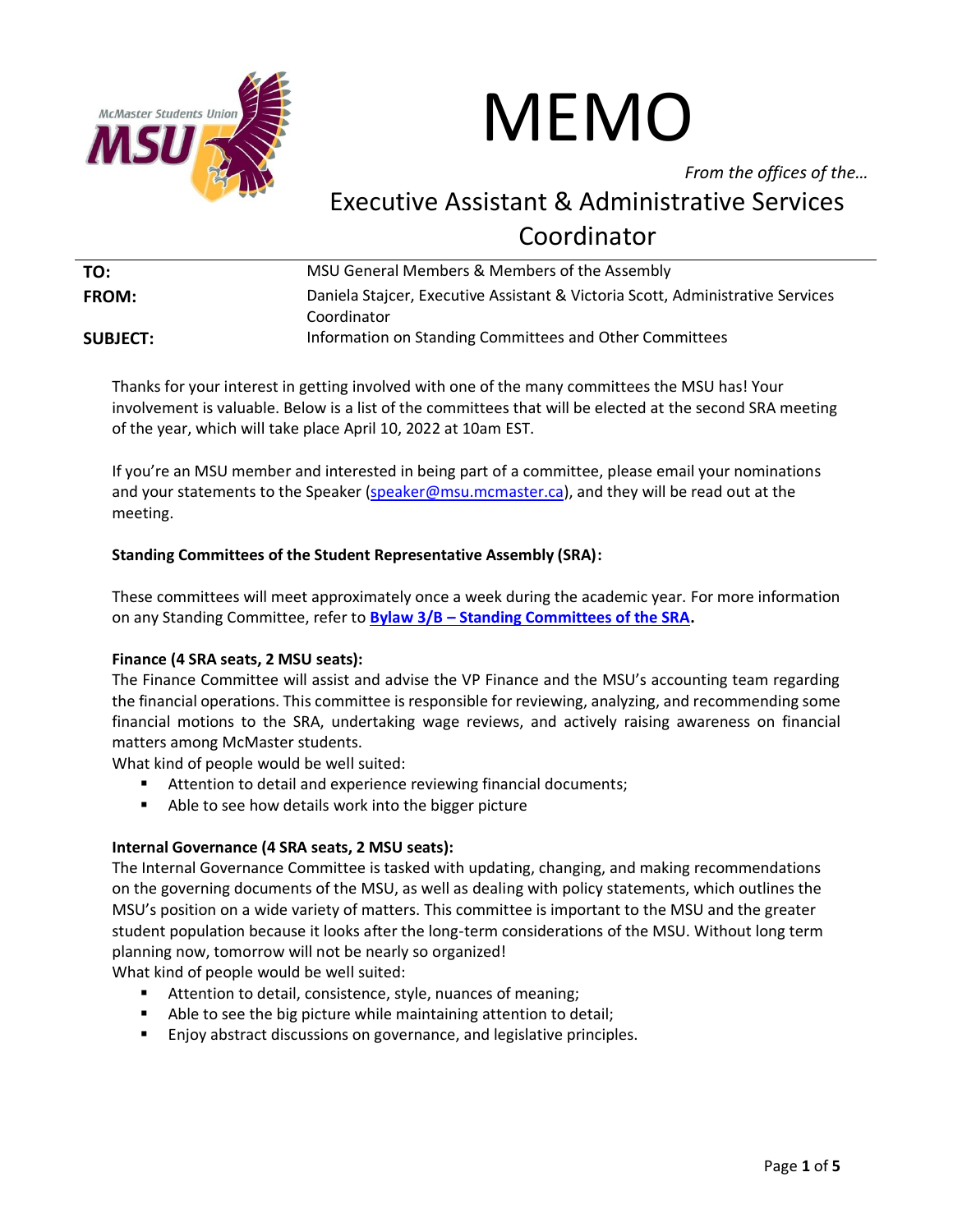#### **Municipal Affairs (4 SRA seats, 2 MSU seats):**

The Municipal Affairs Committee oversees the MSU's relations with bodies that are not located on McMaster's campus, specifically Hamilton City Council and sub-committees. This Committee will proactively participate in external municipal organizations and lobbying efforts that further the interests of the MSU and its members lobbying agendas, and makes recommendations to the VP Education. Advocacy is handled by three committees (Municipal Affairs, Provincial and Federal Affairs, and the University Affairs Committee), and all work towards the betterment of quality of education at McMaster. What kind of people would be well suited:

- **■** Interest in lobbying, writing and reviewing policy, and defining advocacy priorities;
- Have experience in consensus-building and decision making in groups.

#### **Provincial & Federal Affairs (4 SRA seats, 2 MSU seats):**

The Provincial & Federal Affairs oversees the MSU's relations with any bodies that are not located on McMaster's campus. This Committee will monitor provincial and federal events that may have an impact on the academic or non-academic life of McMaster students, aid the Assembly in taking appropriate responses, and proactively participate in provincial and federal organizations and lobbying efforts that further the interests of the MSU and its members, and makes recommendations to the VP Education. Advocacy is handled by three committees (Municipal Affairs, Provincial and Federal Affairs, and the University Affairs Committee), and all work towards the betterment of quality of education at McMaster. What kind of people would be well suited:

- **•** Interest in lobbying, writing and reviewing policy, and defining advocacy priorities;
- Have experience in consensus-building and decision making in groups.

# **Services (4 SRA seats, 2 MSU seats):**

The Services Committee is responsible for MSU services on a macro scale. The committee reviews the long-term goals and efficacy of services in order to make recommendations to the SRA. Services Committee is responsible for conducting services reviews, as well as reviewing the criteria and process used to conduct these departmental reviews.

What kind of people would be well suited:

- Able to set a strategic direction for a department and see it through to completion;
- Interested in improving service operations.

# **University Affairs (4 SRA seats, 2 MSU seats):**

The University Affairs Committee oversees the MSU's relations with bodies located on McMaster's Campus. The UA advocates on issues that affect both academic and non-academic interests of students. Traditionally, UA has looked at the quality of education of students on campus. What kind of people would be well suited:

- **■** Interest in lobbying, writing and reviewing policy, and defining advocacy priorities;
- Have experience in consensus-building and decision making in groups.

# **Other Committees:**

#### **Child Care Centre Advisory Committee (2 MSU/SRA seats):**

The Child Care Centre Advisory Committee seats can go to EITHER MSU or SRA members. The Child Care Centre Advisory Committee acts as an advisory body to the Child Care Centre, and allows for consultative management of the service. This advisory committee allocates money received through fundraising, promotes the interest of the Child Care Centre, and makes recommendations to the SRA on continued improvements to the centre. For more information, refer to **Operating Policy – Child Care Centre Advisory Committee.**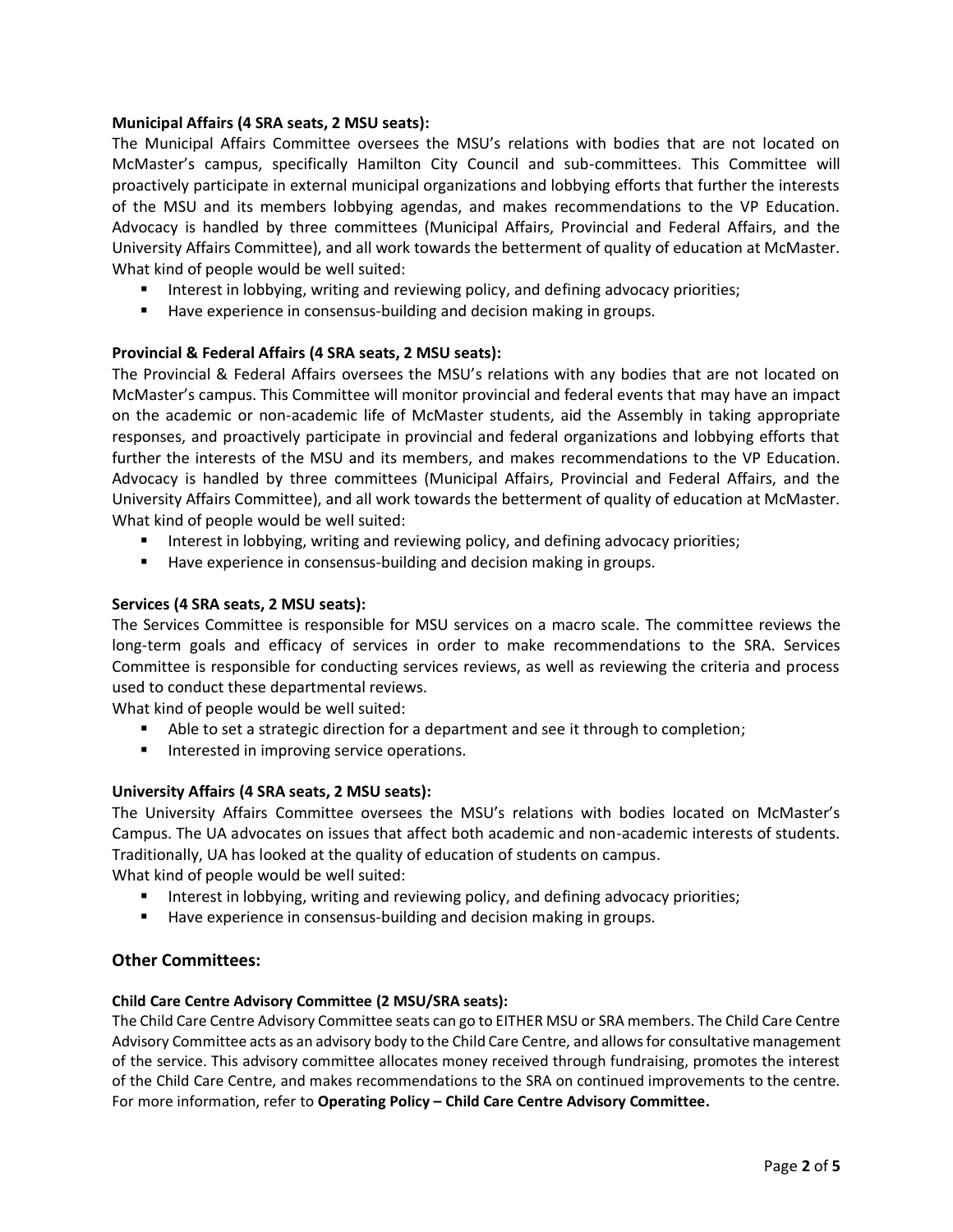#### **Clubs Advisory Council (5 SRA seats, 5 MSU seats):**

The Clubs Advisory Council (CAC) provides a forum for clubs to exchange information and pool resources. The CAC also acts as the Clubs Administration Advisory Board. Additionally, the CAC acts as a judicial and appeal body for clubs. The CAC will assist the Assistant Clubs Administrator to plan and promote events by the Clubs Administrator (e.g. Clubsfest), assist in the selection of clubs deserving of the Annual Awards for Outstanding Clubs and planning the MSU Clubs Awards and Appreciation Night. This committee meets a minimum of twice a semester. For more information, refer to **Operating Policy – Clubs Advisory Council**.

#### **Elections Committee (3 SRA seats, 5 MSU seats):**

The Elections Committee (EC) is responsible for adjudicating MSU elections and referenda in a fair and just manner. The EC develops electoral rules to supplement the existing documentation (**Bylaw 7 – Elections & Bylaw 7/A – Electoral Procedures**). The EC must be unbiased, and shall consider all appeals. This committee meets for FYC Elections, SRA By-elections, Presidential, and SRA General Elections, and at the call of the Chief Returning Officer (CRO). Members are expected to be present for all fines meetings, and hours of meetings may exceed expectations. For more information, refer to **Operating Policy – Elections Committee**.

#### **General Assembly Planning Committee (1 SRA seat, 1 MSU seat):**

The General Assembly Planning Committee provides recommendations regarding the promotion, organization, and execution of GA meetings. The committee assists with promotion, organization, and execution of GA meetings, as well as determining the schedule, date, and location of GA meetings. For more information, refer to **Bylaw 6 – General Assembly**.

#### **MSU Governance & You Committee (1 SRA seat, 2 non-SRA MSU seats):**

The MSU Governance &You Committee was created to increase the diversity and representation of student government at McMaster in terms of but not limited to gender, race, sexuality, ability, Indigenous status, and other underrepresented groups. The working group shall focus on governing bodies of the MSU including the SRA, the Executive Board, and the Board of Directors, while also recognizing the need for and advocating for increased diversity and representation in McMaster governing bodies outside of the MSU. The working group meets at least twice per month, with the Chair being elected from the membership of the working group. For more information, refer to **Operating Policy – MSU Governance & You Committee.** 

#### **MSU Sustainability Education Committee (2 SRA seats, 2 non-SRA MSU seats):**

The MSU Sustainability Education Group was created to represent undergraduate student interests on sustainability issues, and will be focusing on raising awareness of environmental issues, assisting in developing and implementing the MSU and university environmental policies, and creating educational campaigns and resources that create a more environmentally aware and sustainable campus. For more information, refer to **Operating Policy - MSU Sustainability Education Committee**.

#### **Teaching Awards Committee (3 SRA seats, minimum 4 MSU seats)**

The Teaching Awards Committee (TAC) recognizes and encourages excellence in teaching at McMaster by awarding the MSU Teaching Awards, on behalf of MSU members. The TAC shall support the TAC Coordinator in completing their responsibilities, which include promoting that nominations are open, ensuring that the classes of nominees are contacted and evaluation forms are handed out, and assist in planning the ceremony. For more information, refer to **Operating Policy – Macademics** and **Operating Policy – Teaching Awards**.

#### **University Bookstore Committee (3 MSU/SRA seats):**

The University Bookstore Committee seats can go to EITHER MSU or SRA members (or a couple of both). The University Bookstore Committee meets a few times a year to discuss the finances of the bookstore, as well as the future plans of the department. Many of the changes that happen at the bookstore affect students because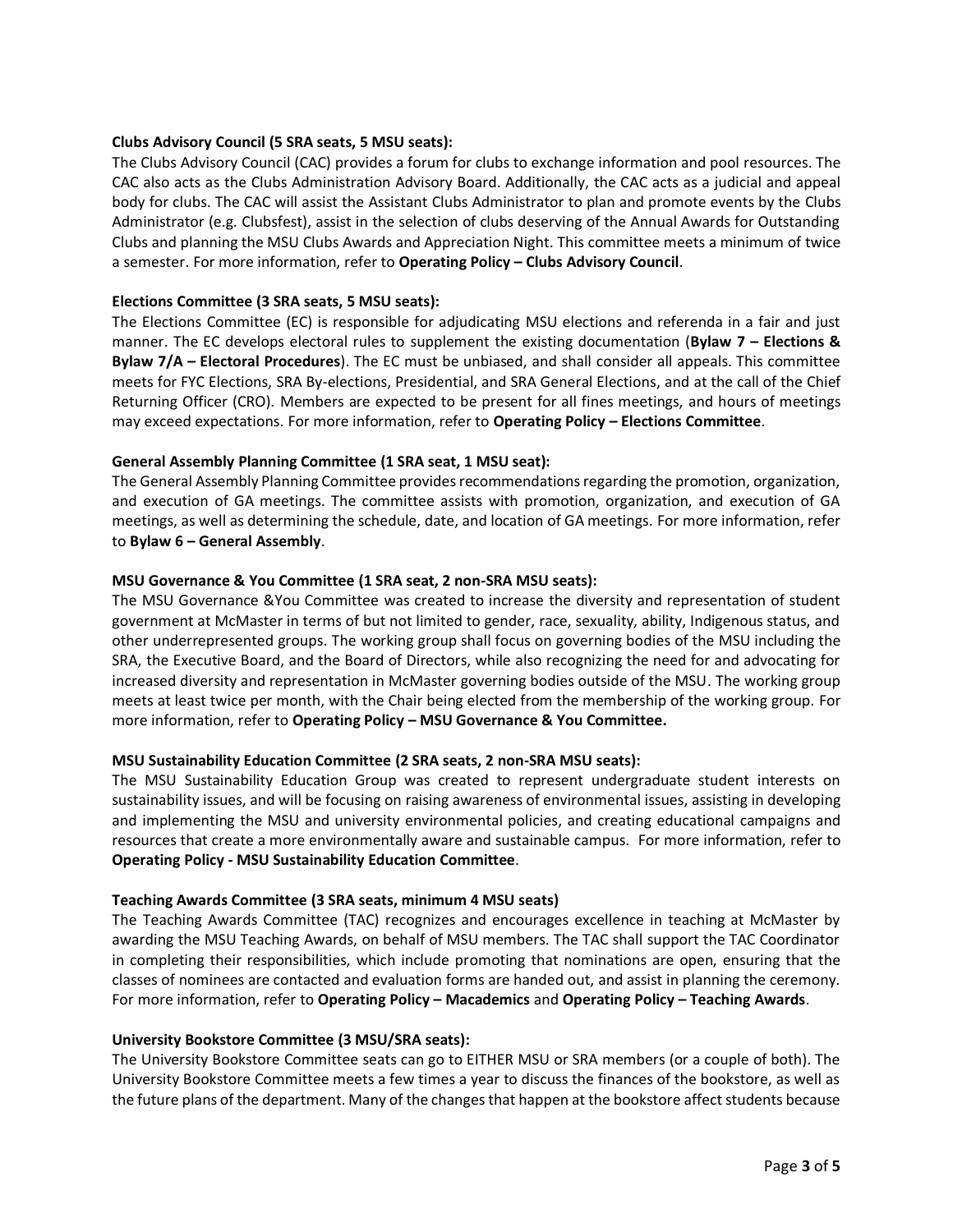they affect service delivery; for example, changing the locations of where textbooks are sold. It is important to have student representatives who can speak frankly and honestly about how any proposed changes will affect student life.

For more information, contact the Vice-President (Finance) at [vpfinance@msu.mcmaster.ca.](mailto:vpfinance@msu.mcmaster.ca)

#### **Welcome Week Awards Selection Committees (1 SRA seat, 1 non-SRA MSU Seat):**

If you are interested in being on the Welcome Week Awards Selection Committees, you must not have a conflict of interest (e.g. being a residence rep), and you must be available during Welcome Week. The Selection Committees reviews and approves the judgment criteria for each Welcome Week event for the Residence Cup (for residences and SOCS), and Faculty Cup (for academic divisions), and acts as judges for these events. For more information, refer to **Operating Policy – Welcome Week Awards**.

#### **Additional Committees (Only SRA Seats Available)**

#### **EFRT Advisory Committee (1 SRA seat):**

The EFRT Advisory Committee shall make recommendations to the Executive Board on budgeting, selection of members, suspension / discipline appeals, operation, and overall improvement of EFRT. The Advisory Committee meets as necessary, by recommendation of the EFRT Program Director or Medical Director. For more information, refer to **Operating Policy - EFRT Advisory Committee**.

#### **First Year Council (1 SRA seat):**

The SRA member elected to the First Year Council (FYC) has official observer status on the council. This member should understand FYC's mandate, and be prepared to advise FYC as required. For more information, refer to **Bylaw 12 – First Year Council.**

#### **Information Technology Advisory Committee (1 SRA seat):**

The Information Technology Advisory Committee is responsible for planning, monitoring, and evaluating the MSU network and any related information technologies. The ISC receives all requests for technological improvements, and makes recommendations to the SRA. This committee meets at least twice per academic term. For more information, refer to **Operating Policy – Information Technology Advisory Committee.**

#### **Interfaith Council (1 SRA Seat):**

The Interfaith Council is responsible for bringing together representatives from student faith-based associations at McMaster University, working to address issues of common concern that affect the greater McMaster community, building connections between students of different spiritual affiliations, furthering the goal of a more unified campus community, and to facilitate and encourage religious dialogue within the McMaster community. For more information, refer to **Operating Policy - Interfaith Council**

#### **MUSC Board of Management (1 SRA seat):**

The MUSC Board of Management (MUSC BOM) is responsible for the day-to-day operations of the MUSC. This board ensures that the MSU and student interests are represented in decisions concerning the operation of the MUSC. These representatives shall report to the SRA for consultation and direction. The SRA can direct the MSU representatives to vote in a particular way. For more information, refer to **Bylaw 11 – McMaster University Student Centre**.

#### *The Silhouette* **Board of Publication (1 SRA seat):**

The Board of Publication represents the Editorial Board to the McMaster community and the SRA. The Board of Publication reviews the budget of *The Silhouette*, and will serve as an arbitrator in cases of possible violation of the laws of libel or other grievances. The Board of Publications makes recommendations to the Editorial